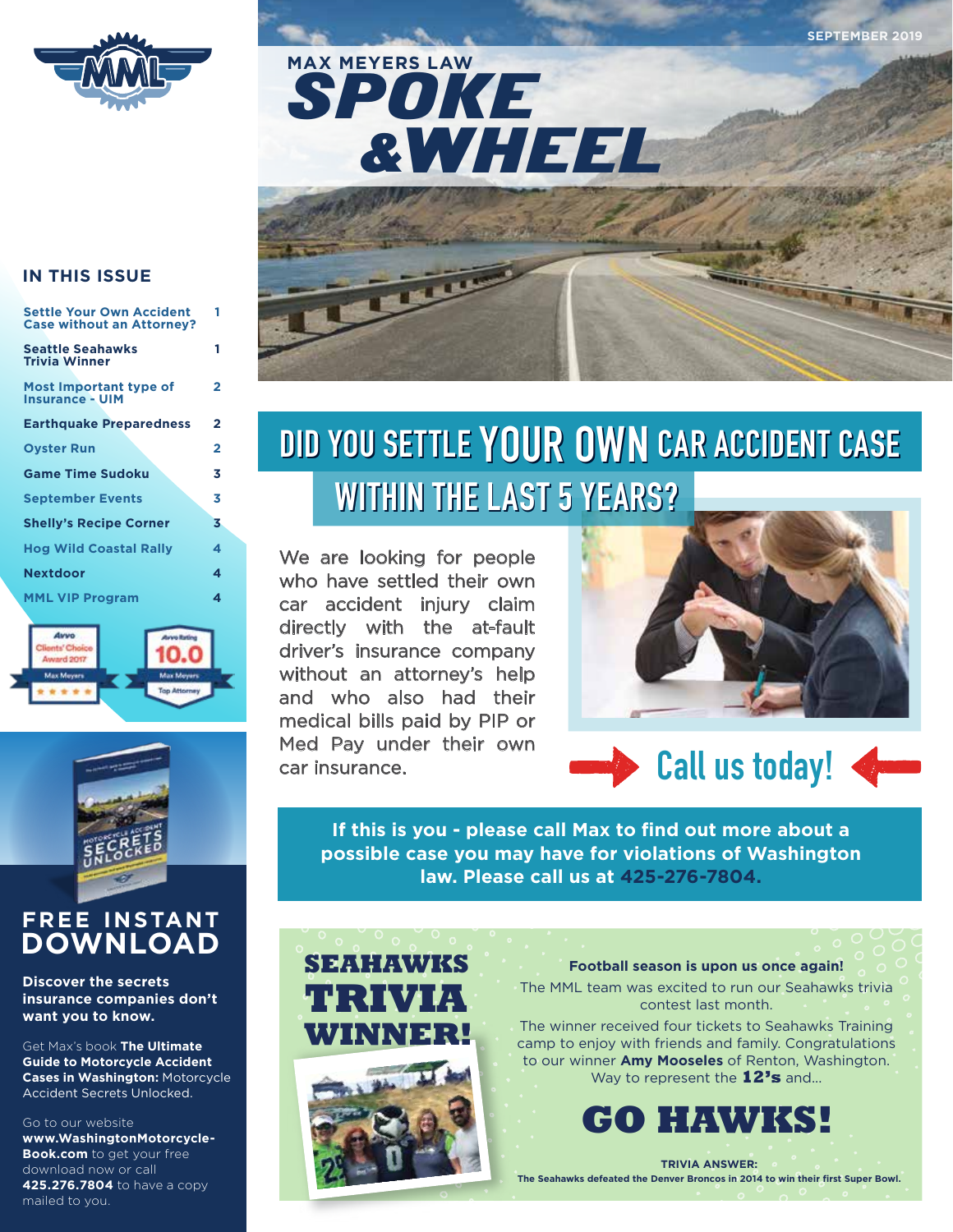# **The Most Important Vehicle Insurance You Need – UIM!**

## WHAT IS UNDERINSURED MOTOR-IST (UIM) COVERAGE?

Underinsured Motorist (UIM) coverage is a type of insurance you buy on your auto insurance policy to protect you and your family against vehicles that have inadequate insurance coverage. Many cars on Washington state roadways do not buy enough auto insurance to cover all the damages caused in a car accident, especially when serious injuries are involved.

If you're seriously injured in a collision, your doctor bills can quickly exceed the Washington state minimum insurance requirements of \$25,000. This is even more true for motorcycle, bicycle and pedestrian accidents. A trip to the ER with broken bones or a serious head injury can easily cost over \$20,000. If you require surgery and several days in the hospital your doctor bills can push past the \$50,000 quickly.

When an at-fault driver does not have enough insurance your UIM coverage is designed to step in and supplement the at-fault party's insurance. It's designed to be another layer of protection for you. Your UIM insurance will be asked to pay for all the damages you suffered in the accident caused by the negligence of the at-fault driver.

### UIM INSURANCE OFTEN PAYS:

- **Doctor bills**
- **Lost wages**
- **• Out-of-pocket expenses (like special braces, crutches, wheelchair rental, etc.)**
- **• Mileage to & from doctor appointments**
- **Intangible harms like pain & discomfort**

For example, assume you're seriously injured in a motorcycle accident and suffer a broken wrist and broken leg which both require surgery to repair at Harborview Medical Center. You could easily have \$250,000 in hospital bills and will miss three months of work resulting in \$10,000+ in lost wages.

If you have UIM insurance with a limit of \$300,000 and the at-fault driver only had \$25,000 of liability insurance, then the at-fault driver's insurance will likely pay its policy limits of \$25,000 to you. (Assuming you have no fault in the accident.)

At that point your UIM insurance will step in and be responsible for paying the remaining medical bills, lost wages, other out-of-pocket expense, and fairly compensate you for all other harms and losses.



This example is why I recommend you get as much UIM insurance as possible. **I recommend \$500,000 in UIM coverage for all motorcycle and bicycle riders.** If you are only on the roads in a car, then perhaps \$300,000 is okay if that's all your budget will allow.

I know buying insurance sucks! But the trend we have seen over the last several years is that high speed crashes with more serious injuries are happening much more. Mostly from drivers on their cell phones. Distracted drivers often never hit the brakes before smashing into another vehicle.

If you're in a serious injury accident in Washington and don't know if there's adequate insurance to pay your bills, you probably should call an experienced Washington accident attorney to learn more about your legal rights. If you have questions, please feel free to call us at **425-276-7804**.

# h Annijal

### **This is your last chance to enter our 2019 Harley Davidson Iron 883 motorcycle giveaway!**

The MaxPower Law booth will be set up at the Annual Oyster Run on **Sunday, September 22nd!** 

The Oyster Run is the 2nd largest motorcycle rally in the country and takes place in Downtown Anacortes. This event draws thousands of motorcycles of all makes and models.

Commercial vendors, food vendors and more! Swing by our booth and enter to win a **FREE MOTORCYCLE!**

We look forward to seeing you there.

# THE GROUND NSHAK

# **DO YOU HAVE AN EARTHQUAKE EMERGENCY KIT?**

Recently, the beautiful West Coast has experienced several small earthquakes. You hear about them in the news all the time and there is always talk about when "the big one" will hit us. Are you prepared in the event of a big earthquake? The American Red Cross website has great information on what supplies you will need in the event of a natural disaster. Here is a list of items the American Red Cross recommends everyone have in a survival kit:

At a minimum, you should have these basic supplies:

**WATER:** one gallon per person, per day (3 day supply for evacuation, 2 week supply for home)

**FOOD:** non-perishable, easy to prepare items (3 day supply for evacuation, 2 week supply for home)

### **FLASHLIGHT**

**BATTERY POWERED OR HAND CRANK RADIO**

(NOAA Weather Radio, if possible)

### **EXTRA BATTERIES**

**DELUXE FIRST AID KIT**

**MEDICATIONS** (7 day supply) and medical items

**MULTI-PURPOSE TOOL**

**SANITATION AND PERSONAL HYGIENE ITEMS**

**COPIES OF PERSONAL DOCUMENTS** (medication list and pertinent medical information, proof of address, deed/lease to home, passports, birth certificates, insurance policies)

**CELL PHONES WITH CHARGERS**

**FAMILY AND EMERGENCY CONTACT INFORMATION**

**EXTRA CASH**

**EMERGENCY BLANKETS**

# **MAP(S) OF THE AREA**

Consider the particular needs of all family members too and add any additional necessary supplies to your kit. For example:

**MEDICAL SUPPLIES** (hearing aids with extra batteries, glasses, contact lenses, syringes, etc.)

**BABY SUPPLIES** (bottles, formula, baby food, diapers) 

**GAMES AND ACTIVITIES FOR CHILDREN**

**PET SUPPLIES** (collar, leash, ID, food, carrier, bowl,

etc.)

**TWO-WAY RADIOS**

**EXTRA SET OF CAR KEYS AND HOUSE KEYS**

# **MANUAL CAN OPENER**

**Be prepared with the supplies you and your family may need during an emergency for peace of mind now. Visit redcross.org for more valuable information.**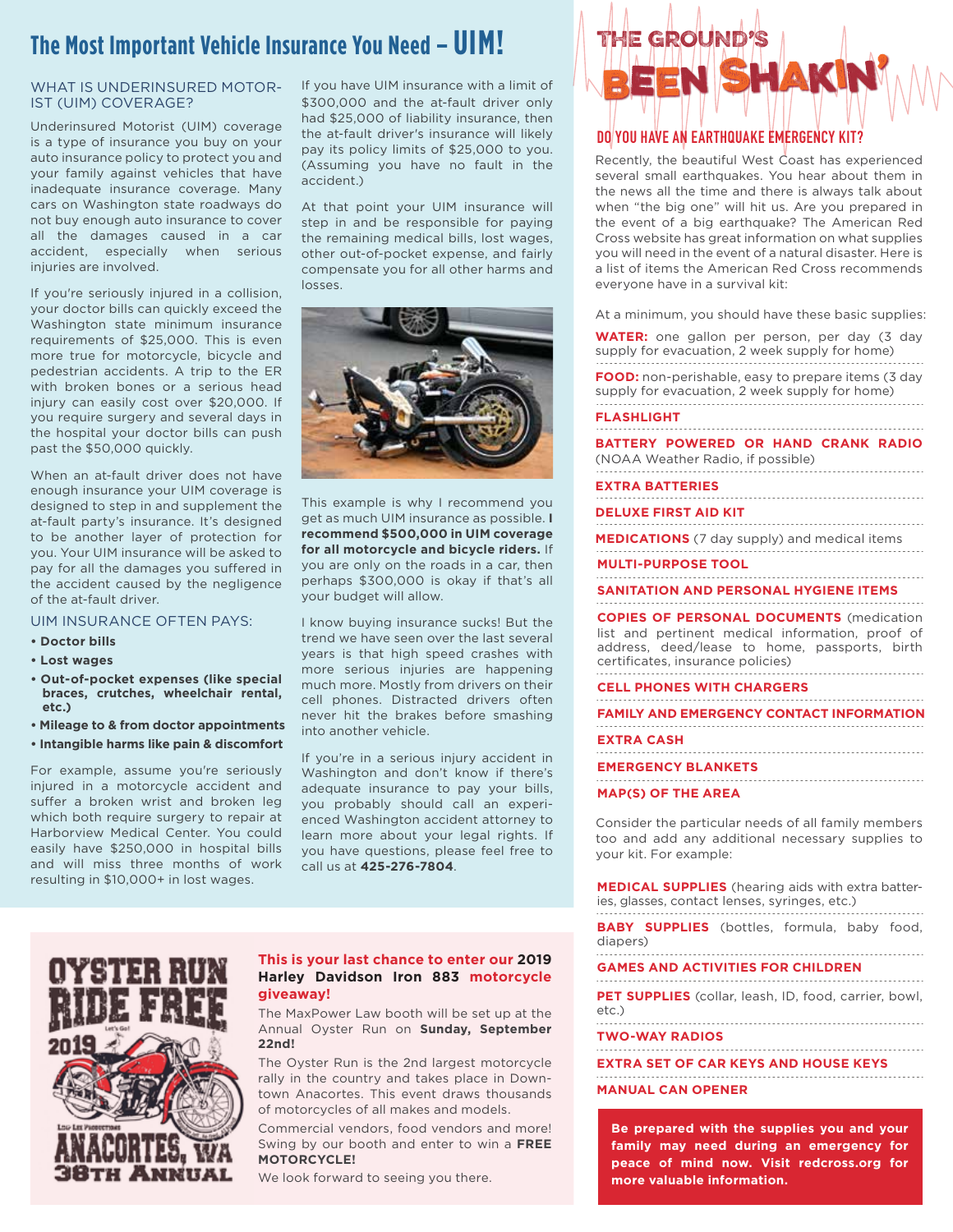# GAME TIME [SUDOKU]



**Never played Sudoku before? The rules are simple: each of the nine blocks has to contain all the numbers 1-9 within its squares. Each number can only appear once in a row, column or box.**

**The answer key is on the back page. Good luck!!** 

# Shelly's RECIPE CORNER

# **Mexican** Corn Salad



This recipe is great as a side dish or for tortilla chip dipping. Quick, simple and delicious!

# **Ingredients:**

- 6 ears of corn Kosher salt 1/2 c. mayonnaise 1/4 c. cotija cheese or feta, plus more for garnish Juice of 2 limes 2 tbsp. chopped fresh cilantro, plus more for garnish
- 1 tbsp. chili powder, plus more for garnish

# **Directions:**

Using a sharp knife, carefully cut corn kernels off cob. Add about 1/2" water to a medium saucepan and salt well. Bring to a simmer. Add corn, cover, and cook until corn is tender, 3 to 4 minutes. Drain and pat dry.

In a serving bowl, toss corn with mayonnaise, cotija, lime juice, cilantro, and chili powder. Season generously with salt.

Top with more cotija, cilantro, and a sprinkle of chili powder.



# **ITALIAN STREET FAIR SEPT 6 - 8**

Enjoy Italian food, Italian music, a beer and wine garden, children's activities, and weekend cooking demonstrations at the San Gennaro Festival of Seattle on S. Angelo Street in Georgetown. Free.

Visit **www.sangennarofestivalseattle.org** for more details.

# **SCIENCE FICTION CONVENTION SEPT 6 - 8**

Rustycon is a science-fiction and fantasy convention that focuses on literature, science, art, costumes, and gaming at Hilton Bellevue.

Visit **www.rustycon.org/2019** for more details.

# **GRILLED CHEESE FESTIVAL SEPT 14**

Grilled Cheese Grand Prix features samples of beer, wine, spirits, and cider (included with all tickets) and cheesy food (included with some tickets) at South Lake Union, for age 21+.

Visit **www.facebook.com/events/549367798915758**.

# **RUN THE MOUNTAIN SEPT 14**

Run the Mountain 5K/10K/15K is "a picturesque morning run through the tall trees of Squak Mountain State Park" in Issaquah to support youth in foster care. It includes post-run pizza, beer, and soft drinks.

Visit **www.nuhopestreet.org/run-the-mountain** for details.

# **EDMONDS ART TOUR SEPT 21 - 22**

Visit 15 private studios displaying the work of 30 artists on the self-guided Edmonds Art Tour. Free.

Details can be found at **www.edmondsartstudiotour.com**.

# **LOCAL FARM FEAST SEPT 22**

Enjoy an Incredible Feast at the Center for Urban Horticulture, prepared by top Seattle chefs with ingredients from local farmers as a benefit for farmers.

For more information and details, please visit our website at **www.seattlefarmersmarkets.org/programs-events/incrediblefeast**.

# **FESTIVAL OF BEEF SEPT 27 - 29**

Cowabunga is a series of four ticketed tasting events and chef competitions featuring beef at South Lake Union Discovery Center for age 21+ (except Sunday brunch is all ages).

Visit **www.cowabunga.seattlemet.com** for details.

# **FREE CRAFT STUFF SEPT 28**

Get surplus samples from architects and interior designers to use in your craft projects at ZeroLandfill Seattle, including fabric bolts and samples, carpet, tile, glass, metal, wood, and three-ring binders at Miller Community Center on Capitol Hill. Free.

Details at **www.iida-northernpacific.org/save-thedatesfor-zerolandfill-seattle**.